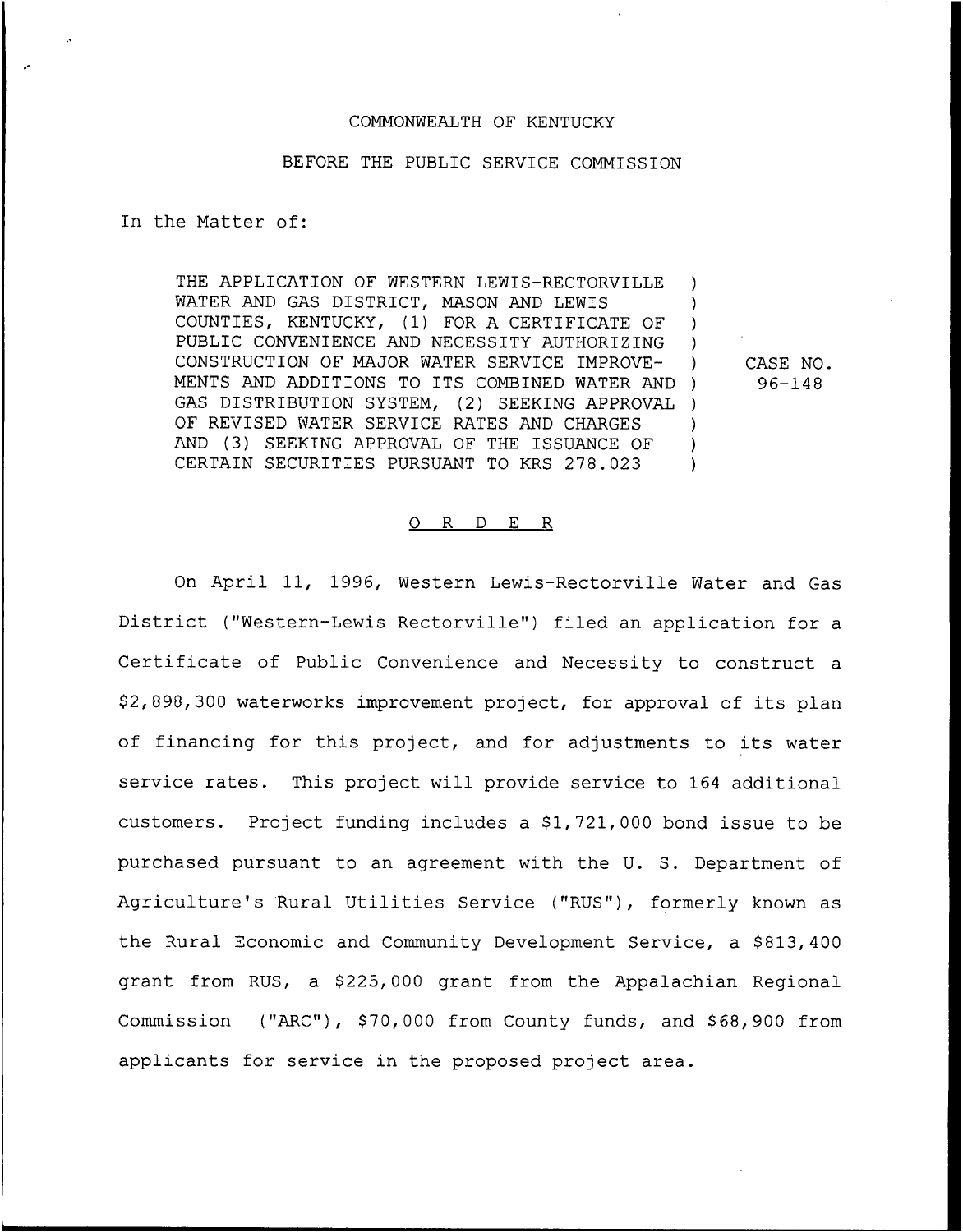Western Lewis-Rectorville's application was made pursuant to KRS 278.023, which requires the Commission to accept agreements between water utilities and the U. S. Department of Agriculture or the U. S. Department of Housing and Urban Development and to issue the necessary orders to implement the terms of such agreements within 30 days of satisfactory completion of the minimum filing requirements. Given that minimum filing requirements were met in this case on April 11, 1996, KRS 278.023 does not grant the Commission any discretionary authority to modify or reject any portion of this agreement.

IT IS THEREFORE ORDERED that:

1. Western Lewis-Rectorville is hereby granted <sup>a</sup> Certificate of Public Convenience and Necessity for the proposed construction project.

2. Western Lewis-Rectorville's proposed plan of financing with RUS is accepted.

3. Western Lewis-Rectorville is authorized to issue bonds not to exceed \$1,721,000.

4. Western Lewis-Rectorville shall file <sup>a</sup> copy of the "as-built" drawings and <sup>a</sup> certified statement. that the construction has been satisfactorily completed in accordance with the contract plans and specifications within 60 days of the substantial completion of the construction certificated herein.

$$
-2 -
$$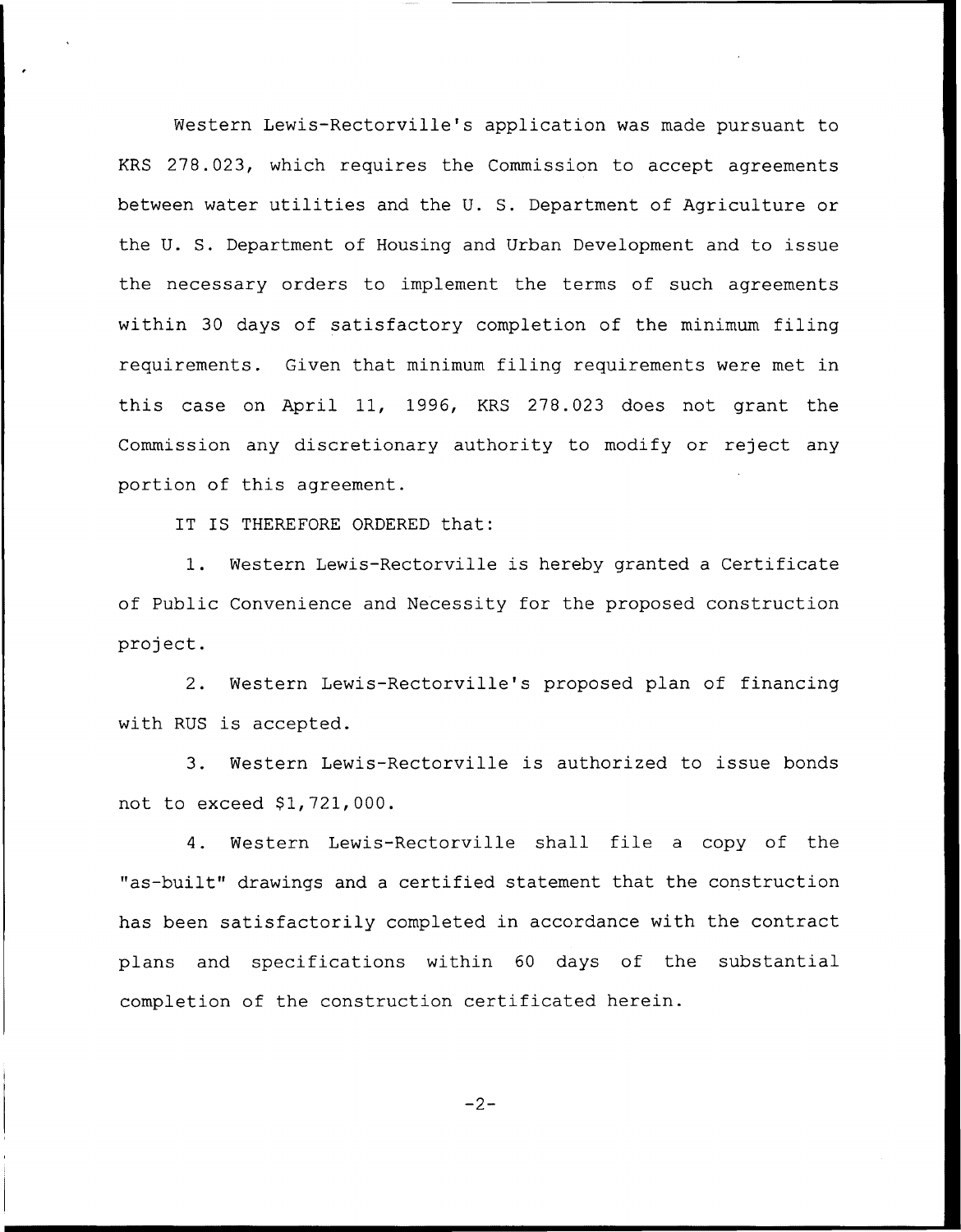5. The rates set out in Appendix A, which is attached hereto and incorporated herein, are the rates approved for service rendered on and after the date of this Order.

6. Western Lewis-Rectorville shall submit its revised tariff setting out the rates in Appendix <sup>A</sup> within 30 days of the date of this Order.

7. Western Lewis-Rectorville shall monitor the adequacies of the expanded water distribution system after construction. If the level of service is inadequate or declining or the pressure to any customer falls outside the requirements of 807 KAR 5:066, Section 5(1), Western Lewis-Rectorville shall take immediate action to bring the system into compliance with Commission regulations.

Nothing contained herein shall be deemed a warranty of the Commonwealth of Kentucky, or any agency thereof, of the financing herein accepted.

Done at Frankfort, Kentucky, this 29th day of April, 1996,

PUBLIC SERVICE COMMISSION

ATTEST:

Executive Director